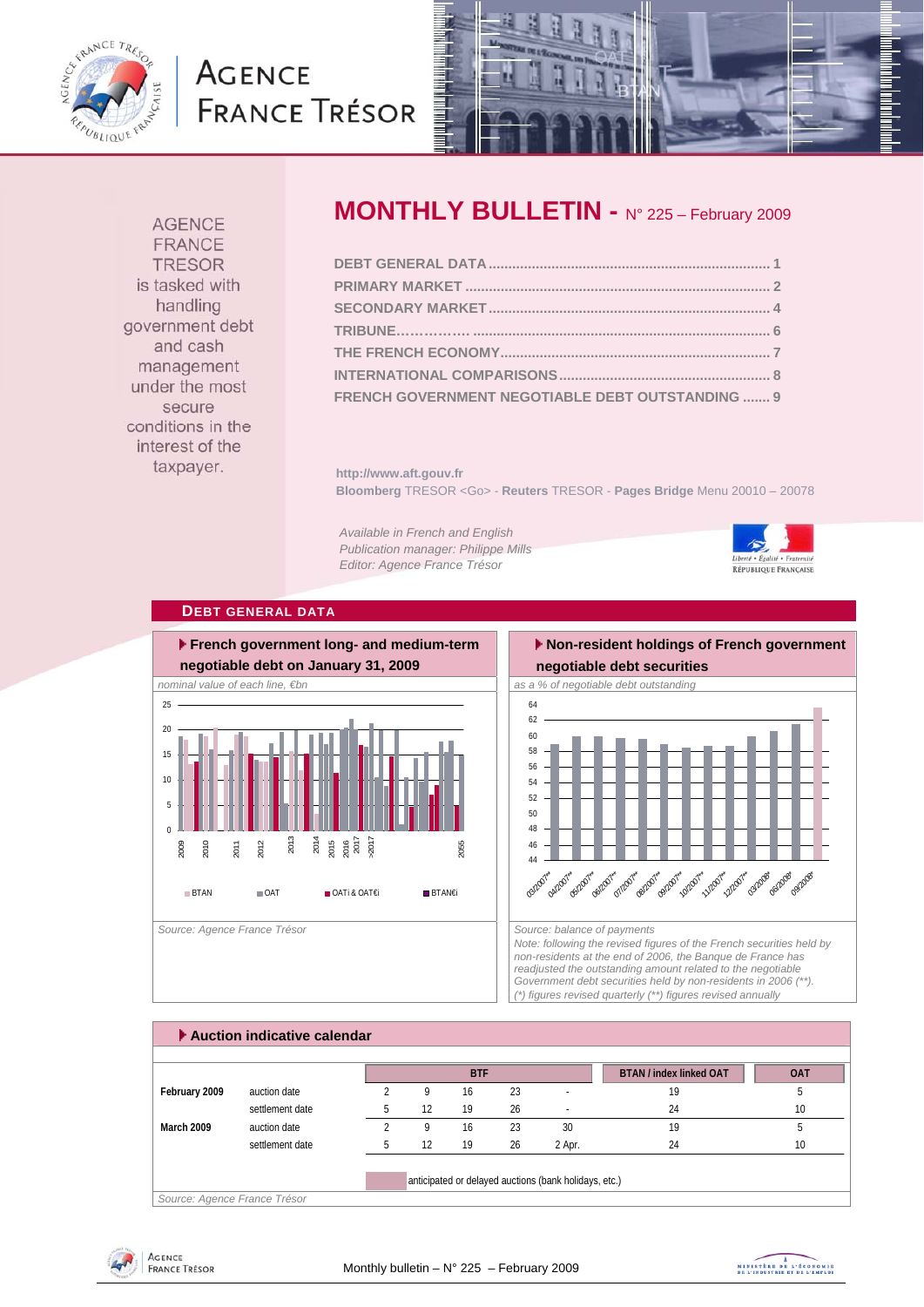#### **NEWS**

**French Government securities attract investors worldwide** 

The 2008 league table of primary dealers published by Agence France Trésor clearly shows that French Government securities are held and traded all across the globe.

The global ranking (see table below) features four eurozone banks (one German and three French), together with one US bank, three UK banks, and one Swiss bank.

The ranking looks at all of the primary dealers' missions, including participating in auctions (40%), dealing in the secondary market (30%), as well as qualitative aspects of the relationship with the AFT (30%), which includes the scale of the institution's presence in Paris (see www.aft.gouv.fr for the ranking on each of these criteria).

This diversity also reflects the value institutions place on primary dealer status. The three-yearly reselection of primary dealers will take place in mid-2009, following an updating of the charter governing relations between the AFT and primary dealers.

## **GENERAL RANKING OF MOST ACTIVE PRIMARY DEALERS IN 2008**

- 1 BNP Paribas 2 Barclays Capital 3 Société Générale 4 Royal Bank of Scotland 5 HSBC 6 Calyon 7 JP Morgan 8 UBS
- 9 Deutsche Bank

## **PRIMARY MARKET**





*Source: Agence France Trésor* 



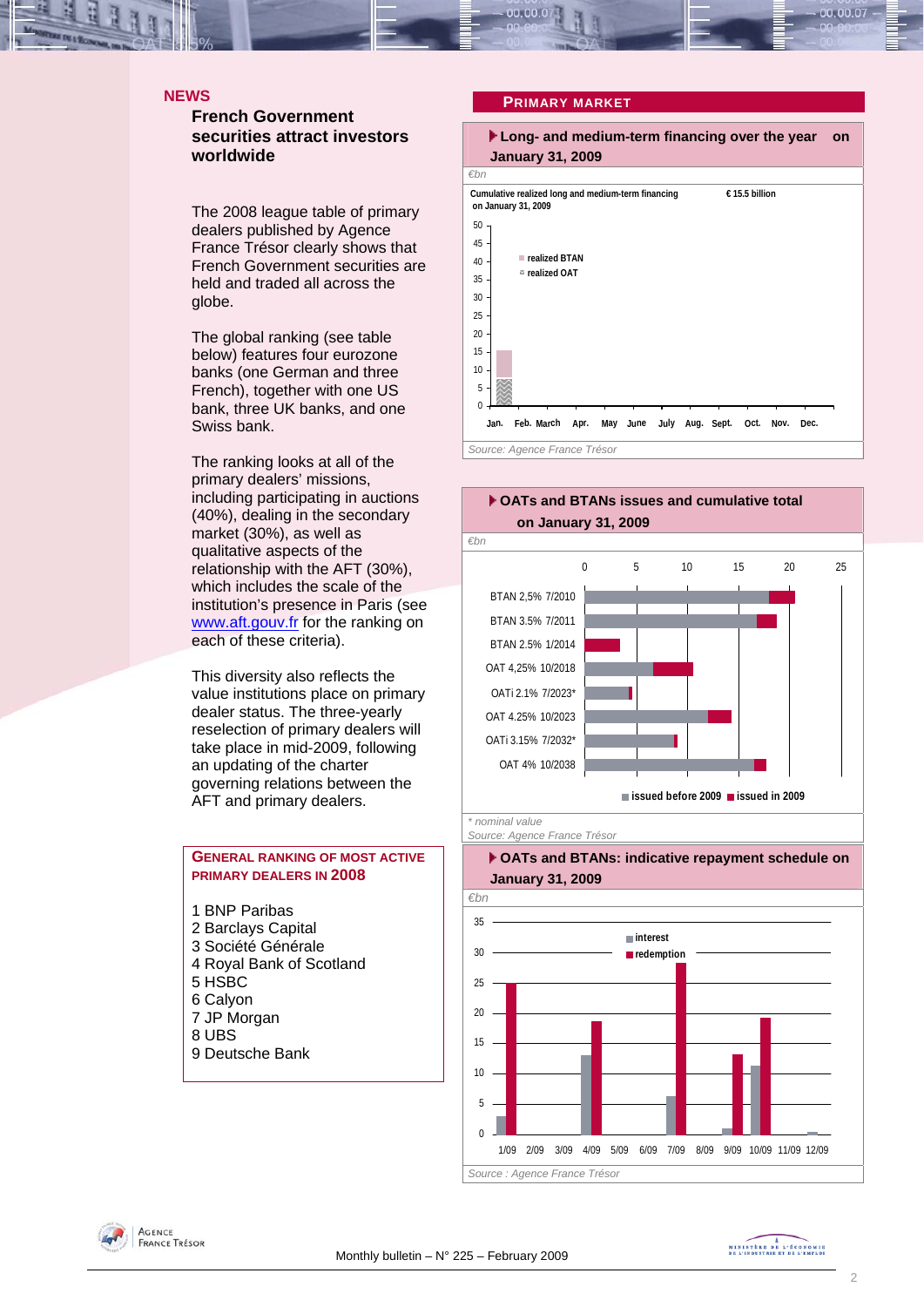## **OAT and BTAN auctions – January 2009**

#### *€m*

Щ R

|                               | OAT 10 years | OAT 15 years        | OAT 30 years | <b>BTAN 2 years</b> | <b>BTAN 2 years</b>  | <b>BTAN 5 years</b> | OATi 15 years | OAT€i 25 years    |
|-------------------------------|--------------|---------------------|--------------|---------------------|----------------------|---------------------|---------------|-------------------|
|                               | 10/25/2018   | 10/25/2023          | 10/25/2038   | 7/12/2010           | 7/12/2011            | 1/12/2014           | 7/25/2023     | 7/25/2032         |
|                               | 4.25%        | 4,25%               | 4,00%        | 2,50%               | 3,50%                | 2,50%               | 2.10%         | 3,15%             |
| <b>Auction date</b>           | 1/8/2009     | 1/8/2009            | 1/8/2009     | 1/22/2009           | 1/22/2009            | 1/22/2009           | 1/22/2009     | 1/22/2009         |
| Settlement date               | 1/13/2009    | 1/13/2009           | 1/13/2009    | 1/27/2009           | 1/27/2009            | 1/27/2009           | 1/27/2009     | 1/27/2009         |
| Amount announced              |              | $< 6.000 - 7.000 >$ |              |                     | $< 6,000 -- 7,500 >$ |                     |               | $< 500 - 1,000 >$ |
| Bid amount                    | 5.603        | 3.020               | 1.918        | 6.190               | 5,325                | 7,813               | 1.113         | 0.960             |
| Amount served                 | 3.578        | 1.750               | 0.958        | 2,332               | 1.760                | 3,393               | 0,328         | 0,260             |
| of which: NCTs before auction | 0            | $\theta$            | 0            | 0                   | 0                    | $\mathcal O$        | 0             | $\theta$          |
| NCTs after auction            | 0.199        | 0.478               | 0.269        | 0.129               | 0,053                | 0                   | 0             | $\theta$          |
| <b>Total issued amount</b>    | 3.777        | 2.228               | 1.227        | 2,461               | 1.813                | 3,393               | 0,328         | 0,260             |
| Bid-to-cover ratio            | 1.57         | 1.73                | 2.00         | 2.65                | 3.03                 | 2.30                | 3.39          | 3.69              |
| Weighted average price        | 104.67%      | 102.49%             | 98.17%       | 101.28%             | 103,52%              | 97.99%              | 98,68%        | 114,29%           |
| Yield to maturity             | 3.67%        | 4,02%               | 4.11%        | 1,60%               | 2,01%                | 2.94%               | 2.21%         | 2,35%             |
| Indexation coefficient*       | ٠            |                     | $\sim$       | $\sim$              | $\sim$               | $\sim$              | 1,02901       | 1,13872           |
| ' as of the settlement date   |              |                     |              |                     |                      |                     |               |                   |
|                               |              |                     |              |                     |                      |                     |               |                   |

00.00.0

 *Source: Agence France Trésor* 

## **BTF auctions – January 2009**

| $\epsilon$ m               |            |            |            |            |            |            |            |
|----------------------------|------------|------------|------------|------------|------------|------------|------------|
|                            | <b>BTF</b> | <b>BTF</b> | <b>BTF</b> | <b>BTF</b> | <b>BTF</b> | <b>BTF</b> | <b>BTF</b> |
|                            | 1 month    | 2 month    | 3 month    | 4 month    | 6 month    | 6 month    | 1 year     |
| <b>Auction date</b>        |            | 1/5/2009   | 1/5/2009   |            | 1/5/2009   |            | 1/5/2009   |
| Settlement date            |            | 1/8/2009   | 1/8/2009   |            | 1/8/2009   |            | 1/8/2009   |
| Maturity                   |            | 3/12/2009  | 4/2/2009   |            | 6/18/2009  |            | 11/19/2009 |
| <b>Total issued amount</b> |            | 1,686      | 4,483      |            | 2,235      |            | 1,678      |
| Weighted average rate      |            | 1.688%     | 1.691%     |            | 1.725%     |            | 1.731%     |
| <b>Auction date</b>        |            |            | 1/12/2009  | 1/12/2009  | 1/12/2009  |            | 1/12/2009  |
| Settlement date            |            |            | 1/15/2009  | 1/15/2009  | 1/15/2009  |            | 1/15/2009  |
| Maturity                   |            |            | 4/16/2009  | 5/20/2009  | 6/18/2009  |            | 1/14/2010  |
| <b>Total issued amount</b> |            |            | 3,386      | 1,133      | 2,276      |            | 2,273      |
| Weighted average rate      |            |            | 1.460%     | 1.469%     | 1.460%     |            | 1.476%     |
| <b>Auction date</b>        |            | 1/19/2009  | 1/19/2009  |            | 1/19/2009  |            | 1/19/2009  |
| Settlement date            |            | 1/22/2009  | 1/22/2009  |            | 1/22/2009  |            | 1/22/2009  |
| Maturity                   |            | 3/26/2009  | 4/16/2009  |            | 7/16/2009  |            | 1/14/2010  |
| <b>Total issued amount</b> |            | 1,135      | 3,404      |            | 2,269      |            | 2,270      |
| Weighted average rate      |            | 1.333%     | 1.331%     |            | 1.331%     |            | 1.391%     |
| <b>Auction date</b>        |            |            | 1/26/2009  | 1/26/2009  | 1/26/2009  | 1/26/2009  |            |
| Settlement date            |            |            | 1/29/2009  | 1/29/2009  | 1/29/2009  | 1/29/2009  |            |
| Maturity                   |            |            | 4/30/2009  | 5/20/2009  | 7/16/2009  | 9/24/2009  |            |
| <b>Total issued amount</b> |            |            | 3,219      | 1,539      | 2,001      | 2,000      |            |
| Weighted average rate      |            |            | 1.125%     | 1.153%     | 1.203%     | 1.249%     |            |

*Source: Agence France Trésor* 



00.00.07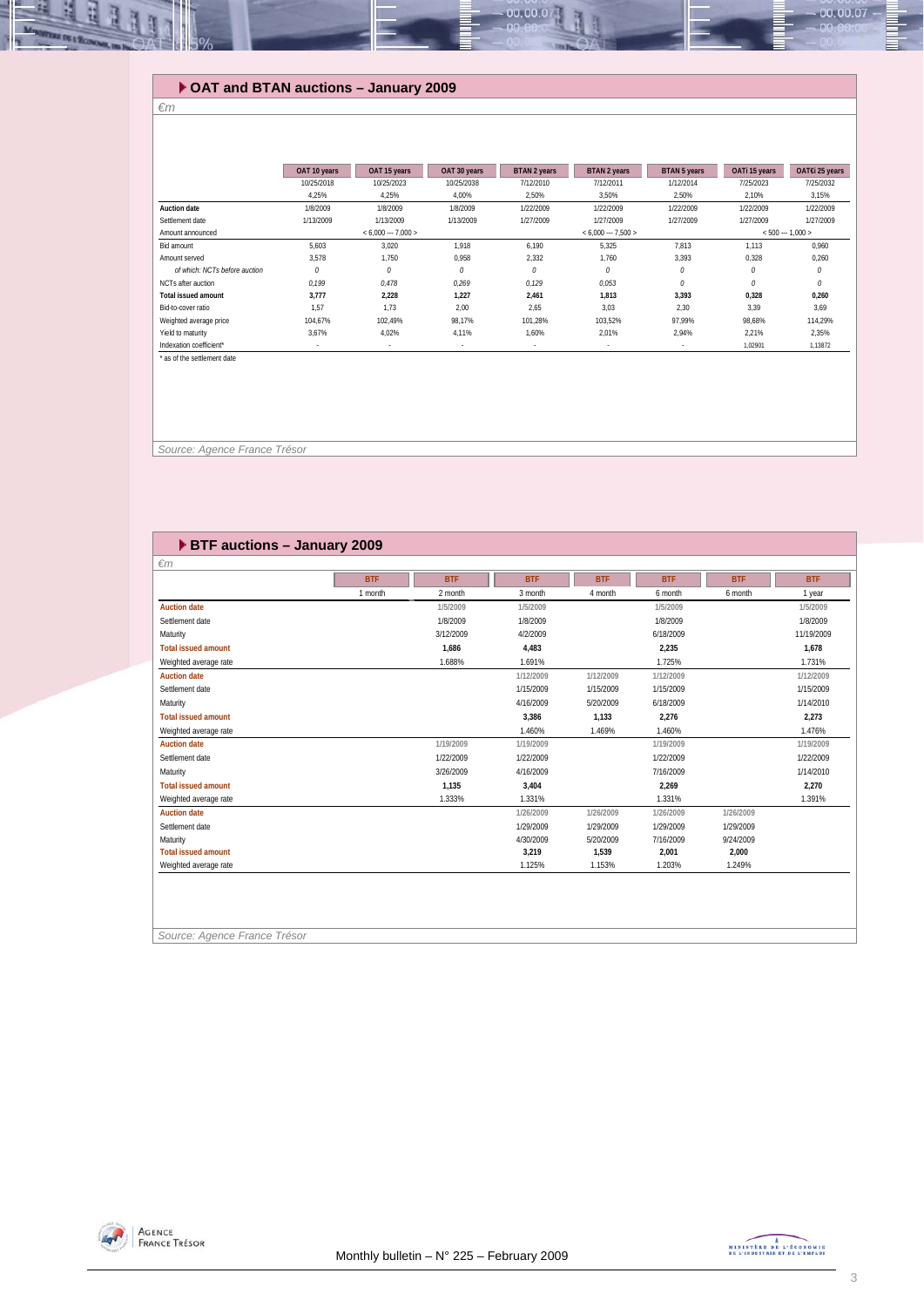

### **SECONDARY MARKET**







*(1) difference between the yield of the OAT 4% April 2013 and the yield of the OATi 2.5% July 2013 (2) difference between the yield of the OAT 5% April 2012 and the yield of the OAT€i 3% July 2012 (3) difference between the yield of the OAT 5.5% April 2029 and the yield of the OATi 3.4% July 2029 (4) difference between the yield of the OAT 5.75% October 2032 and the yield of the OAT€i 3.15% July 2032* 

| $\blacktriangleright$ Negotiable government debt and swaps |          |          |          |         |          |         |         |                 |                |
|------------------------------------------------------------|----------|----------|----------|---------|----------|---------|---------|-----------------|----------------|
| €bn                                                        |          |          |          |         |          |         |         |                 |                |
|                                                            | end      | end      | end      | end     | end      | end     | end     | end of December | end of January |
|                                                            | 2001     | 2002     | 2003     | 2004    | 2005     | 2006    | 2007    | 2008            | 2009           |
| Negotiable government debt                                 |          |          |          |         |          |         |         |                 |                |
| outstanding                                                | 653      | 717      | 788      | 833     | 877      | 877     | 921     | 1017            | 1018           |
| OAT                                                        | 443      | 478      | 512      | 552     | 593      | 610     | 641     | 681             | 679            |
| <b>BTAN</b>                                                | 158      | 151      | 167      | 184     | 189      | 200     | 202     | 198             | 189            |
| <b>BTF</b>                                                 | 52       | 88       | 109      | 97      | 95       | 66      | 78      | 138             | 150            |
| <b>Swaps outstanding</b>                                   | 37       | 61       | 61       | 61      | 52       | 44      | 42      | 28              | 28             |
| Average maturity of the negotiable debt                    |          |          |          |         |          |         |         |                 |                |
| before swaps                                               | 6 years  | 5 years  | 5 years  | 6 years | 6 years  | 7 years | 7 years | 6 years         | 6 years        |
|                                                            | 47 days  | 343 days | 297 days | 79 days | 267 days | 45 days | 51 days | 292 days        | 313 days       |
| after swaps                                                | 5 years  | 5 years  | 5 years  | 6 years | 6 years  | 7 years | 7 years | 6 years         | 6 years        |
|                                                            | 358 days | 266 days | 235 days | 33 days | 228 days | 16 days | 29 days | 276 days        | 297 days       |
|                                                            |          |          |          |         |          |         |         |                 |                |
|                                                            |          |          |          |         |          |         |         |                 |                |
|                                                            |          |          |          |         |          |         |         |                 |                |
| Source: Agence France Trésor                               |          |          |          |         |          |         |         |                 |                |



MINISTÈRE DE L'ÉCONOMIE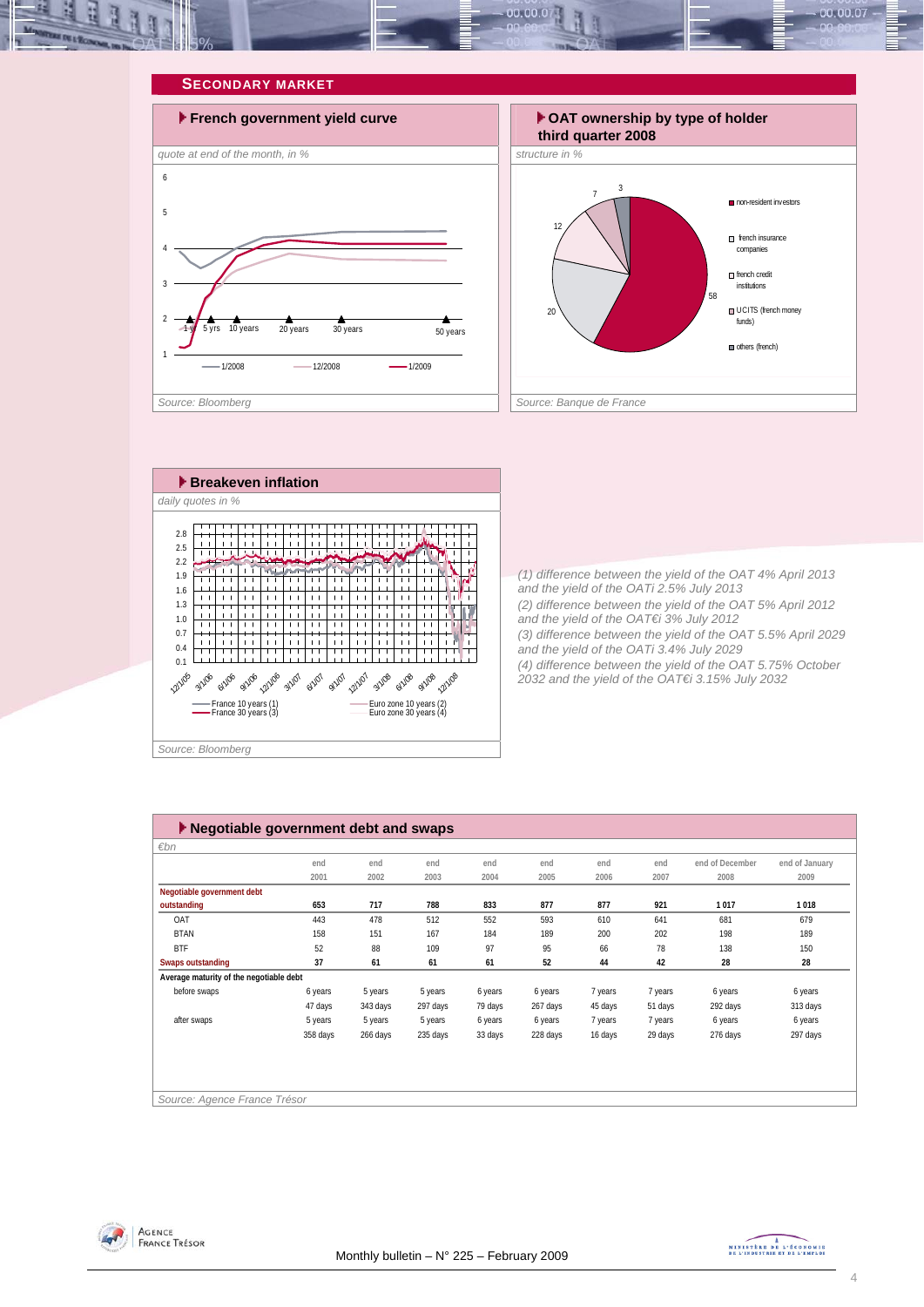

 $00.00.0$ 







MINISTREE DE L'ÉCONOMIE

00.00.07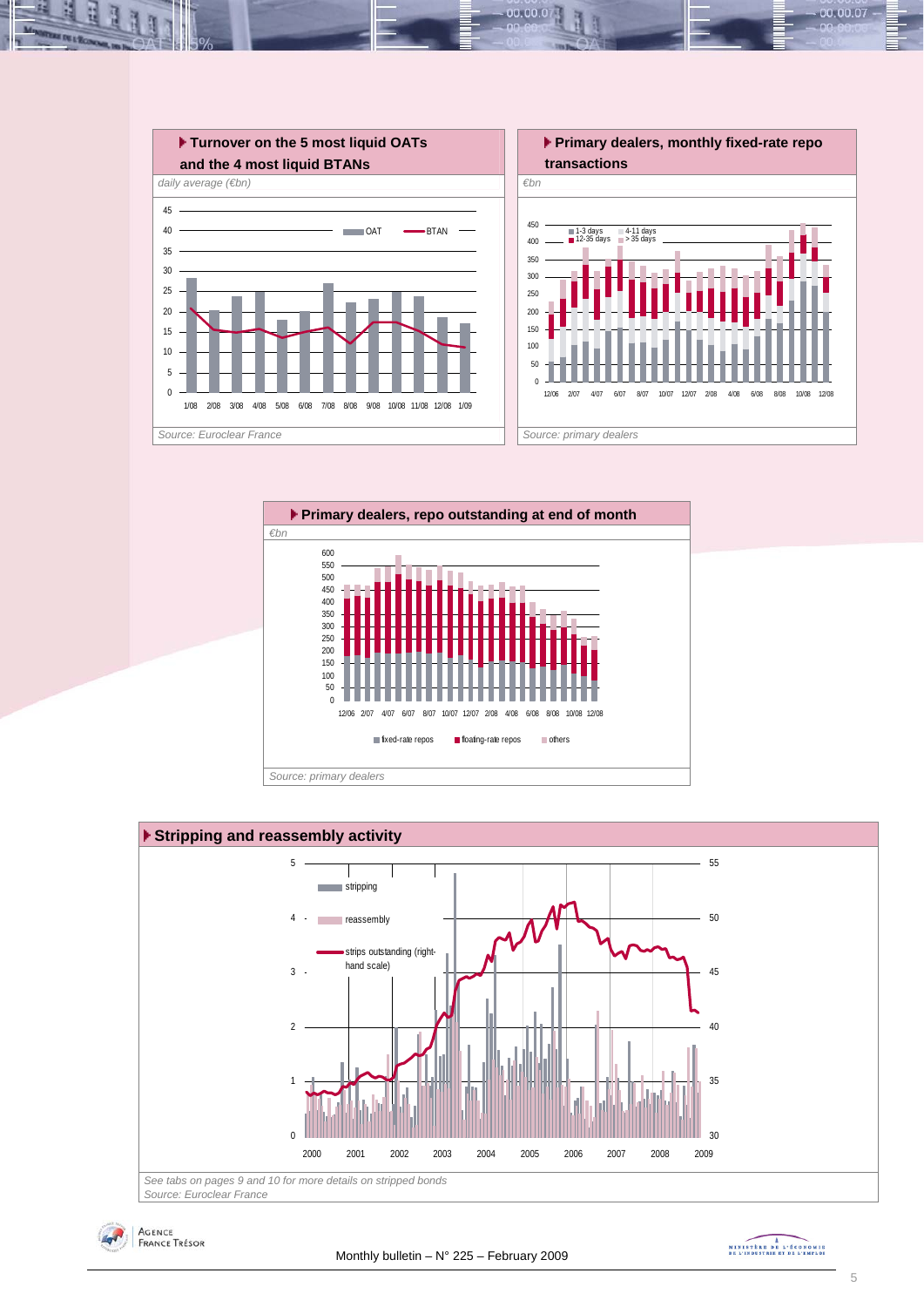

## **Deleveraging of the European economy: magnitude and consequences**

**By Sylvain Broyer, Head of economic department, Natixis** 

In the current context it is likely that private agents' debt will fall while public debt will increase. Will this scissors effect be enough to stabilise the total indebtedness? The answer will guide the outlook for growth and interest rates.

In Europe, Natixis forecasts an increase of public indebtedness by 8 percentage points (pp) of GDP by 2010. Indeed, we can anticipate a worsening of budget balances along the cycle and lead by economic stimulus packages. Thus, Natixis estimates the increase in cyclical deficits at 1.5 pp of GDP in 2009 and 0.5 pp in 2010 and the stimulus plan will cost 1.2 pp of GDP. Regardless of the budget balances, government debts will be boosted by the bank recapitalisations (EUR 75 bn for the time being, i.e. 1 percentage point of GDP) and, in case of



be paid when the guarantees on bank debts are called upon (we estimate this cost to EUR 32 bn, i.e. 0.4% of GDP). Lastly, with nominal GDP falling one percentage point this year, the relative indebtedness will increase accordingly to 76% of GDP in 2010.

European households have to cope with the drastic downturn in their property and financial wealth, a fall in earned incomes and reduced access to credit. As 90% of their debt is made up of loans all one has to do is to look at the trend in flows to get the picture of their future indebtedness. New loans to households are falling by 30% per year. Because of the small elasticity of the debt to the flows (0.4), household debt should therefore decline moderately, by 8 percentage points of GDP by 2010.

Corporate deleveraging will be more drastic, if only because of their return-on-equity constraint. Not all forms of external financing are linked to the issue we are looking into; let us look only at issuance of debt securities (12% of the debt) and bank loans (82%). Net issuance is zero. The flow of new loans is still stable, but only because it substituted for money market financing (outstanding commercial paper has decreased by 15% from its peak). For maturities longer than one year, new loans are falling by 20% per year. This trend will eventually apply to all maturities, since current and expected activity is decelerating. The elasticity of credit flows to outstanding credit is 0.6. The corporate debt load is likely to abate by 15 percentage points of GDP in two years.

All in all, the European economy will deleverage by 15 percentage points of GDP by 2010. Two consequences appear:

1/ growth is reduced by around 2 percentage points of annual GDP; 2/ combined with abundant liquidity that should gradually unfreeze a rise in European interest rates is unlikely. The scissors effect (less private debt and more public debt) should to a larger extent result in a double convergence of corporate and sovereign interest rates towards swap rates.

*NB: this Agence France Trésor forum offers economists an opportunity to express their personal opinion. Thus, the above article strictly reflects the author's view, and should not be construed as expressing the viewpoints of Agence France Trésor or the Ministry of the Economy, Industry and Employment.* 

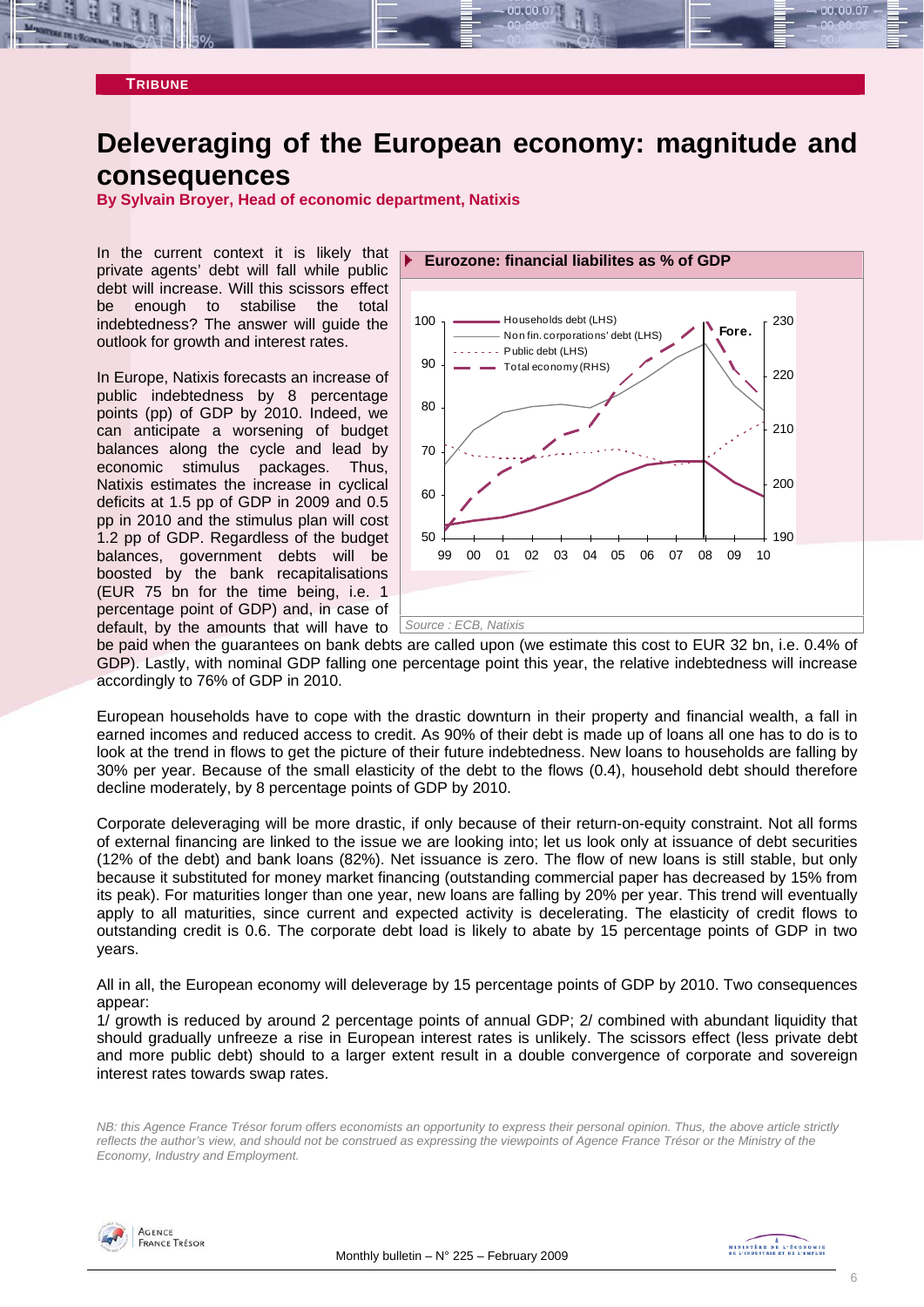

## **THE FRENCH ECONOMY**

| $\blacktriangleright$ Macro-economic forecast |      |      | $\blacktriangleright$ Recent economic indicators |                                                          |
|-----------------------------------------------|------|------|--------------------------------------------------|----------------------------------------------------------|
| Real growth rate as a %                       |      |      |                                                  |                                                          |
|                                               | 2007 | 2008 | 2009                                             | Industrial output*, year-on-year                         |
| French GDP                                    | 2,2  | 1,0  | $0.2 - 0.5$                                      | Household consumption*, year-on-year                     |
| Euro zone GDP                                 | 2,6  | 1,4  | 1,0                                              | Unemployment rate (ILO)<br>Consumer prices, year-on-year |
| Household consumption                         | 2,5  | 1,1  | 1,9                                              | all items                                                |
| <b>Business investment</b>                    | 7,4  | 2,0  | 2,0                                              | all items excluding tobacco                              |
| Exports                                       | 3,1  | 1,6  | 2,2                                              | Trade balance, fob-fob, sa                               |
| Imports                                       | 5,5  | 1,5  | 2,1                                              | Current account balance, sa                              |
| Consumer prices                               | 1,5  | 2,9  | 2,0                                              | u,                                                       |
| (year-on-year)                                |      |      |                                                  | 10-year constant maturity rate (TEC10)                   |
|                                               |      |      |                                                  | 3-month interest rate (Euribor)                          |
|                                               |      |      |                                                  | EUR/USD                                                  |

| $\blacktriangleright$ Recent economic indicators                 |               |            |
|------------------------------------------------------------------|---------------|------------|
|                                                                  |               |            |
| Industrial output*, year-on-year                                 | $-11.1%$      | 12/2008    |
| Household consumption*, year-on-year                             | $-1.7%$       | 12/2008    |
| Unemployment rate (ILO)                                          | 7.3%          | 9/2008     |
| Consumer prices, year-on-year                                    |               |            |
| all items                                                        | 0.7%          | 1/2009     |
| all items excluding tobacco                                      | 0.7%          | 1/2009     |
| Trade balance, fob-fob, sa                                       | $-2.5$ FUR bn | 12/2008    |
|                                                                  | $-6.0$ FUR bn | 11/2008    |
| Current account balance, sa                                      | $-1.2$ EUR bn | 12/2008    |
|                                                                  | -4.5 EUR bn   | 11/2008    |
| 10-year constant maturity rate (TEC10)                           | 3.81%         | 01/30/2009 |
| 3-month interest rate (Euribor)                                  | 2.086%        | 01/30/2009 |
| EUR/USD                                                          | 1.2816        | 01/30/2009 |
| EUR / JPY                                                        | 114.98        | 01/30/2009 |
| *manufactured goods-                                             |               |            |
| Source: Insee; Ministry of the Economy, Industry and Employment; |               |            |

*Banque de France* 

*Source: Ministry of the Economy, Industry and Employment, Draft budget Bill 2009* 









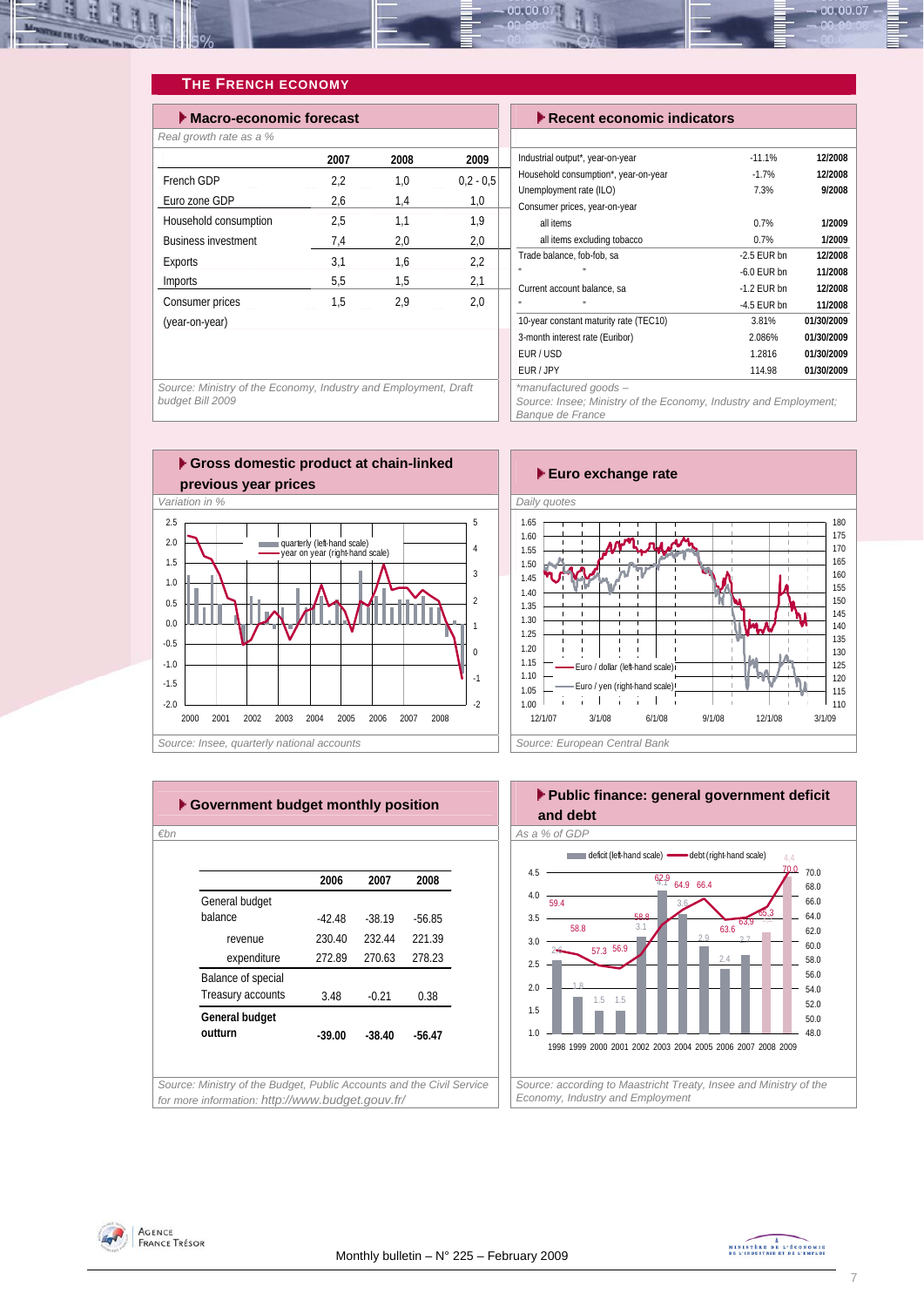|    | $\blacktriangleright$ Timetable for the release of French economic indicators                                               |    |                                                         |
|----|-----------------------------------------------------------------------------------------------------------------------------|----|---------------------------------------------------------|
|    | February 2009                                                                                                               |    | <b>March 2009</b>                                       |
| 6  | Gross foreign exchange reserves in January                                                                                  | 5  | Job seekers - 04-2008                                   |
| 6  | Foreign trade in December                                                                                                   | 6  | Gross foreign exchange reserves in February             |
| 10 | Industrial output in December                                                                                               | 10 | Central government budget: statement at end of January  |
| 11 | Balance of payments in December                                                                                             | 10 | Industrial output in January                            |
| 12 | Industrial Investments: January survey                                                                                      | 10 | Foreign trade in January                                |
| 13 | Central government budget: statement at end of December                                                                     | 12 | Consumer prices: final index for February               |
| 13 | National quarterly accounts: first results Q4-2008                                                                          | 12 | Payroll employment: final results Q4-2008               |
| 13 | Payroll employment: provisional results Q4-2008                                                                             | 13 | Balance of payments in January                          |
| 13 | Wages: provisional statistics Q4-2008                                                                                       | 20 | Wages: final statistics Q4-2008                         |
| 20 | Consumer prices: index for January                                                                                          | 24 | Household consumption of manufactured goods in February |
| 20 | Industrial trends: February survey                                                                                          | 24 | Industrial trends: monthly survey for March             |
| 24 | Household consumption of manufactured goods in January                                                                      | 26 | Household confidence survey: March survey               |
| 24 | New building starts in January                                                                                              | 27 | Quarterly national accounts: final results Q4-2008      |
| 24 | Household confidence survey: February survey                                                                                | 31 | New building starts in February                         |
| 26 | Job seekers in January                                                                                                      |    |                                                         |
| 27 | Net foreign exchange reserves in January                                                                                    |    |                                                         |
|    | Harmonized index of consumer prices - Eurozone (Eurostat)<br>Index for January: February 27<br>Index for February: March 16 |    |                                                         |
|    |                                                                                                                             |    |                                                         |

00.00.07



## **INTERNATIONAL COMPARISONS**





즤 ų

里

 $-00.00.07 -$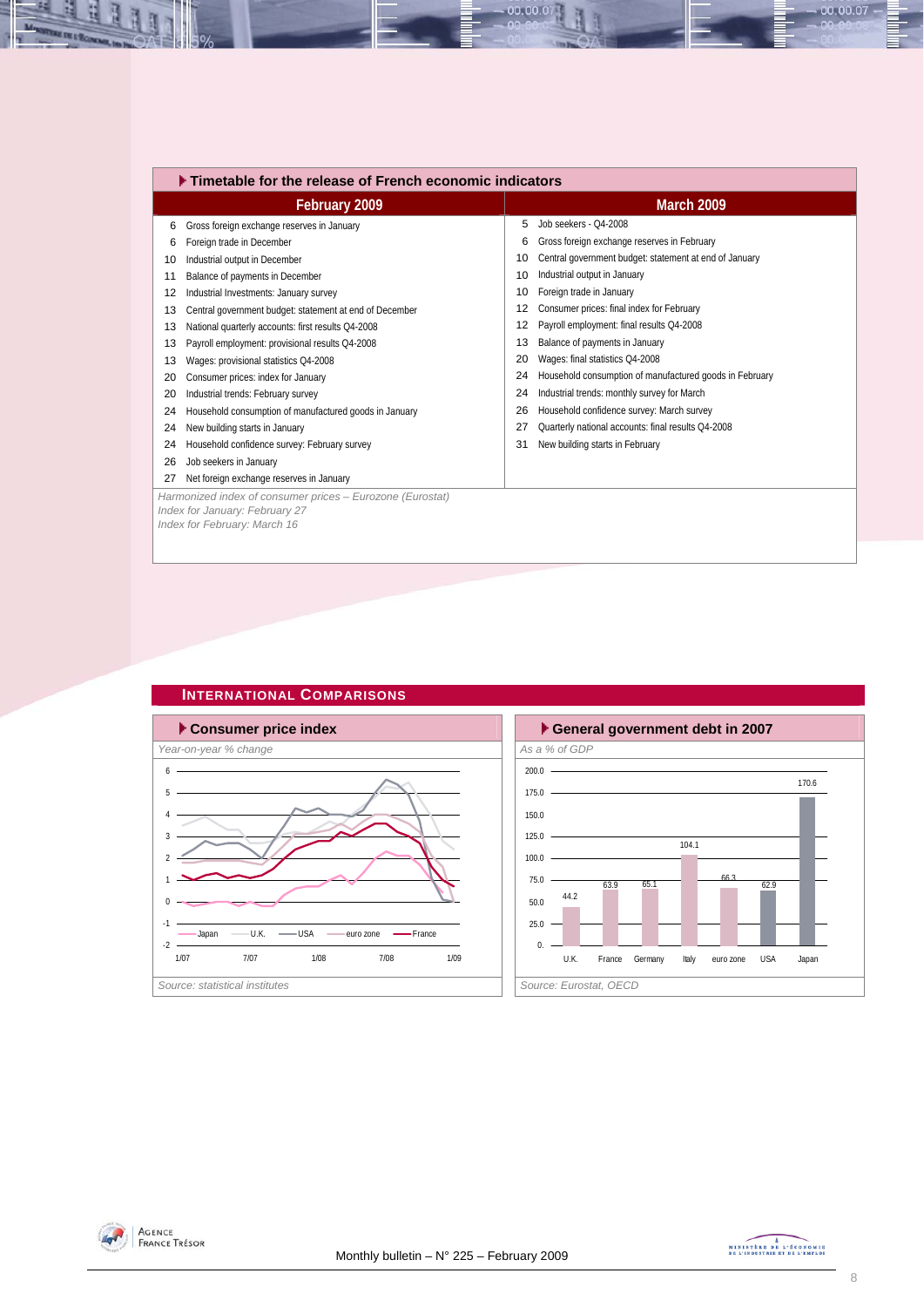#### **FRENCH GOVERNMENT NEGOTIABLE DEBT OUTSTANDING -** *DETTE NEGOCIABLE DE L'ETAT*

 $-00.00.07$ 

 **OAT au 31 janvier 2009** */ fungible Treasury bonds at January 31, 2009*

| En euros                                    |                                                                                                                                                          |                                      |                                                      |                                |                       |                                             |                                            |                                                  |                          |                                                      |                        |
|---------------------------------------------|----------------------------------------------------------------------------------------------------------------------------------------------------------|--------------------------------------|------------------------------------------------------|--------------------------------|-----------------------|---------------------------------------------|--------------------------------------------|--------------------------------------------------|--------------------------|------------------------------------------------------|------------------------|
| <b>CODE ISIN</b><br><b>Euroclear France</b> | Libellé de l'emprunt /<br>Bond                                                                                                                           | Encours / Outstanding                | Coefficient d'indexation /<br>indexation coefficient | Valeur nominale/<br>face value | démembre<br>/stripped | <b>CODE ISIN</b><br><b>Euroclear France</b> | Libellé de l'emprunt /<br><b>Bond</b>      | Encours / Outstanding                            | / indexation coefficient | Coefficient d'indexation Valeur nominale/ face value | démembré<br>/ stripped |
|                                             | Échéance 2009                                                                                                                                            | 54 066 123 437                       |                                                      |                                |                       |                                             | Échéance 2018                              | 31 793 000 000                                   |                          |                                                      |                        |
| FR0000571432                                | OAT 4% 25 avril 2009                                                                                                                                     | 18 640 258 371                       |                                                      |                                | 854 840 000           | FR0010604983                                | OAT 4% 25 avril 2018                       | 21 294 000 000                                   |                          |                                                      | 133 250 000            |
| FR00005714241<br>FR0000186199               | OATi 3% 25 juillet 2009<br>OAT 4% 25 octobre 2009                                                                                                        | 16 201 728 028 (1)<br>19 224 137 038 | 1,17733                                              | (13 761 416 109)               | 470 730 000           | FR0010670737                                | OAT 4,25% 25 octobre 2018<br>Échéance 2019 | 10 499 000 000<br>28 709 468 664                 |                          |                                                      | 5 500 000              |
|                                             | Échéance 2010                                                                                                                                            | 31 892 742 970                       |                                                      |                                |                       | FR0000189151                                | OAT 4,25% 25 avril 2019                    | 19 848 000 000                                   |                          |                                                      | 191 790 000            |
| FR0000186603                                | OAT 5,5% 25 avril 2010                                                                                                                                   | 16 041 719 352                       |                                                      |                                | 580 220 000           | FR0000570921                                | OAT 8,5% 25 octobre 2019                   | 8 844 392 893                                    |                          |                                                      | 3 861 790 000          |
| FR0000187023                                | OAT 5.5% 25 octobre 2010                                                                                                                                 | 15 851 023 618                       |                                                      |                                | 900 280 000           | FR0000570954 C                              | ETAT 9,82% 31 décembre 2019                | 17 075 771 (2)                                   |                          | (6692154)                                            |                        |
|                                             | Echéance 2011                                                                                                                                            | 50 467 191 272                       |                                                      |                                |                       |                                             | Échéance 2020                              | 16 494 434 040                                   |                          |                                                      |                        |
| FR0000570731                                | OAT 6,5% 25 avril 2011                                                                                                                                   | 19 572 445 710                       |                                                      |                                | 949 030 000           | FR00100505591                               | OATEi 2,25% 25 juillet 2020                | 16 494 434 040 (1)                               | 1,12314                  | (14686000000)                                        |                        |
| FR00100943751                               | OATi 1,6% 25 juillet 2011                                                                                                                                | 16 839 859 230 (1)                   | 1,09971                                              | (15313000000)                  |                       |                                             | Échéance 2021                              | 19 857 000 000                                   |                          |                                                      |                        |
| FR0000187874                                | OAT 5% 25 octobre 2011                                                                                                                                   | 14 054 886 332                       |                                                      |                                | 321 990 000           | FR0010192997                                | OAT 3,75% 25 avril 2021                    | 19 857 000 000                                   |                          |                                                      | 446 340 000            |
| FR0000188328                                | Échéance 2012<br>OAT 5% 25 avril 2012                                                                                                                    | 59 030 812 183<br>17 169 110 580     |                                                      |                                | 615 150 000           |                                             | Échéance 2022                              | 1 243 939 990                                    |                          |                                                      |                        |
| FR00001880131                               | OAT€i 3% 25 juillet 2012                                                                                                                                 | 16 821 881 340 (1)                   | 1,16061                                              | (14 494 000 000)               |                       | FR0000571044                                | OAT 8,25% 25 avril 2022                    | 1 243 939 990                                    |                          |                                                      | 814 250 000            |
| FR0000188690                                | OAT 4,75% 25 octobre 2012                                                                                                                                | 19 554 122 924                       |                                                      |                                | 497 100 000           | FR0000571085                                | Échéance 2023<br>OAT 8,5% 25 avril 2023    | 29 602 180 193<br>10 606 195 903                 |                          |                                                      | 6 874 240 000          |
| FR0000570780                                | OAT 8,5% 26 décembre 2012                                                                                                                                | 5 485 697 339                        |                                                      |                                |                       | FR0010585901 I                              | OATi 2,1% 25 juillet 2023                  | 4 747 984 290 (1)                                | 1,02837                  | (4617000000)                                         |                        |
|                                             | Échéance 2013                                                                                                                                            | 55 858 817 360                       |                                                      |                                |                       | FR0010466938                                | OAT 4,25% 25 octobre 2023                  | 14 248 000 000                                   |                          |                                                      | 302 900 000            |
| FR0000188989                                | OAT 4% 25 avril 2013                                                                                                                                     | 19 827 183 879                       |                                                      |                                | 148 150 000           |                                             | Échéance 2025                              | 9671928118                                       |                          |                                                      |                        |
| FR00001889551                               | OATi 2,5% 25 juillet 2013                                                                                                                                | 17 056 875 802 (1)                   | 1,11732                                              | (15265882471)                  |                       | FR0000571150                                | OAT 6% 25 octobre 2025                     | 9 671 928 118                                    |                          |                                                      | 3 150 480 000          |
| FR0010011130                                | OAT 4% 25 octobre 2013                                                                                                                                   | 18 974 757 679                       |                                                      |                                | 260 820 000           |                                             | Échéance 2028                              | 15 303 907                                       |                          |                                                      |                        |
|                                             | Échéance 2014                                                                                                                                            | 36 323 724 224                       |                                                      |                                |                       | FR0000571226 C                              | OAT zéro coupon 28 mars 2028               | 15 303 907 (3)                                   |                          | (46232603)                                           |                        |
| FR0010061242                                | OAT 4% 25 avril 2014                                                                                                                                     | 19 254 752 234                       |                                                      |                                | 254 380 000           |                                             | Échéance 2029                              | 23 725 084 526                                   |                          |                                                      |                        |
| FR0010112052                                | OAT 4% 25 octobre 2014                                                                                                                                   | 17 068 971 990                       |                                                      |                                | 156 050 000           | FR0000571218                                | OAT 5,5% 25 avril 2029                     | 15 500 880 458                                   |                          |                                                      | 2 292 170 000          |
|                                             | Échéance 2015                                                                                                                                            | 52 036 130 703                       |                                                      |                                |                       | FR00001864131                               | OATi 3,4% 25 juillet 2029                  | 8 224 204 068 (1)                                | 1,17235                  | (7015144000)                                         |                        |
| FR0010163543                                | OAT 3.5% 25 avril 2015                                                                                                                                   | 19 388 313 893                       |                                                      |                                | 125 650 000           |                                             | Échéance 2032                              | 27 849 914 630                                   |                          |                                                      |                        |
| FR00101355251                               | OAT€i 1,6% 25 juillet 2015                                                                                                                               | 12 582 816 810 (1)                   | 1,10057                                              | (11 433 000 000)               |                       | FR00001887991                               | OATEi 3,15% 25 juillet 2032                | 10 240 592 030 (1)                               | 1,13797                  | (8999000000)                                         |                        |
| FR0010216481                                | OAT 3% 25 octobre 2015<br>Échéance 2016                                                                                                                  | 20 065 000 000<br>42 483 000 000     |                                                      |                                | 263 090 000           | FR0000187635                                | OAT 5.75% 25 octobre 2032                  | 17 609 322 600                                   |                          |                                                      | 6 437 900 000          |
| FR0010288357                                | OAT 3,25% 25 avril 2016                                                                                                                                  | 20 461 000 000                       |                                                      |                                | 36 050 000            |                                             | Échéance 2035                              | 15 614 000 000                                   |                          |                                                      |                        |
|                                             |                                                                                                                                                          |                                      |                                                      |                                |                       | FR0010070060                                | OAT 4,75% 25 avril 2035                    | 15 614 000 000                                   |                          |                                                      | 3 166 370 000          |
| FR0000187361                                | OAT 5% 25 octobre 2016<br>Échéance 2017                                                                                                                  | 22 022 000 000<br>54 594 540 340     |                                                      |                                | 1 201 730 000         |                                             | Échéance 2038                              | 17 712 000 000                                   |                          |                                                      |                        |
| FR0010415331                                | OAT 3,75% 25 avril 2017                                                                                                                                  | 19 990 000 000                       |                                                      |                                | 281 100 000           | FR0010371401                                | OAT 4% 25 octobre 2038                     | 17 712 000 000                                   |                          |                                                      | 2 225 550 000          |
| FR00102351761                               | OATi 1% 25 juillet 2017                                                                                                                                  | 17 942 540 340 (1)                   | 1,06081                                              | (16 914 000 000)               |                       |                                             | Échéance 2040                              | 5 092 453 720                                    |                          |                                                      |                        |
| FR0010517417                                | OAT 4.25% 25 octobre 2017                                                                                                                                | 16 662 000 000                       |                                                      |                                | 231 700 000           | FR00104473671                               | OATEi 1,8% 25 juillet 2040                 | 5 092 453 720 (1)                                | 1,05412                  | (4831000000)                                         |                        |
|                                             |                                                                                                                                                          |                                      |                                                      |                                |                       | FR0010171975                                | Échéance 2055<br>OAT 4% 25 avril 2055      | 14 926 000 000                                   |                          |                                                      | 3 325 540 000          |
|                                             |                                                                                                                                                          |                                      |                                                      |                                |                       |                                             |                                            | 14 926 000 000                                   |                          |                                                      |                        |
|                                             | (1) Encours OAT indexées = valeur nominale x coefficient d'indexation / indexed bonds outstanding = face value x indexation coefficient                  |                                      |                                                      |                                |                       |                                             |                                            | <b>Total OAT / total fungible Treasury bonds</b> |                          |                                                      | 679 059 790 277        |
|                                             | (2) y compris intérêts capitalisés au 31/12/2008 / including coupons capitalized at 12/31/2008; non offerte à la souscription / not open to subscription |                                      |                                                      |                                |                       |                                             |                                            | Encours démembré /stripped outstanding           |                          |                                                      | 41 376 130 000         |
|                                             | (3) valeur actualisée au 31/03/2008 / actualized value at 03/31/2008 ; non offerte à la souscription / not open to subscription                          |                                      |                                                      |                                |                       |                                             | En % des lignes démembrables               |                                                  |                          |                                                      |                        |
|                                             | OATi : OAT indexée sur l'indice français des prix à la consommation (hors tabac) / OAT indexed on the French consumer price index (excluding tobacco)    |                                      |                                                      |                                |                       |                                             | As a % of strippable bonds                 |                                                  |                          |                                                      | 6.14%                  |
|                                             | OAT€i : OAT indexée sur l'indice des prix à la consommation harmonisé de la zone euro (hors tabac) / OAT indexed on the eurozone harmonized index of     |                                      |                                                      |                                |                       |                                             | Durée de vie moyenne                       |                                                  |                          |                                                      | 9 ans et 230 jours     |
| consumer price (excluding tobacco)          | TEC 10 : taux de l'échéance constante à 10 ans / yield of 10-year constant maturity Treasury                                                             |                                      |                                                      |                                |                       |                                             |                                            |                                                  |                          |                                                      |                        |
|                                             |                                                                                                                                                          |                                      |                                                      |                                |                       |                                             | <b>Average maturity</b>                    |                                                  |                          |                                                      | 9 years and 230 days   |





 $00007$ 

an no